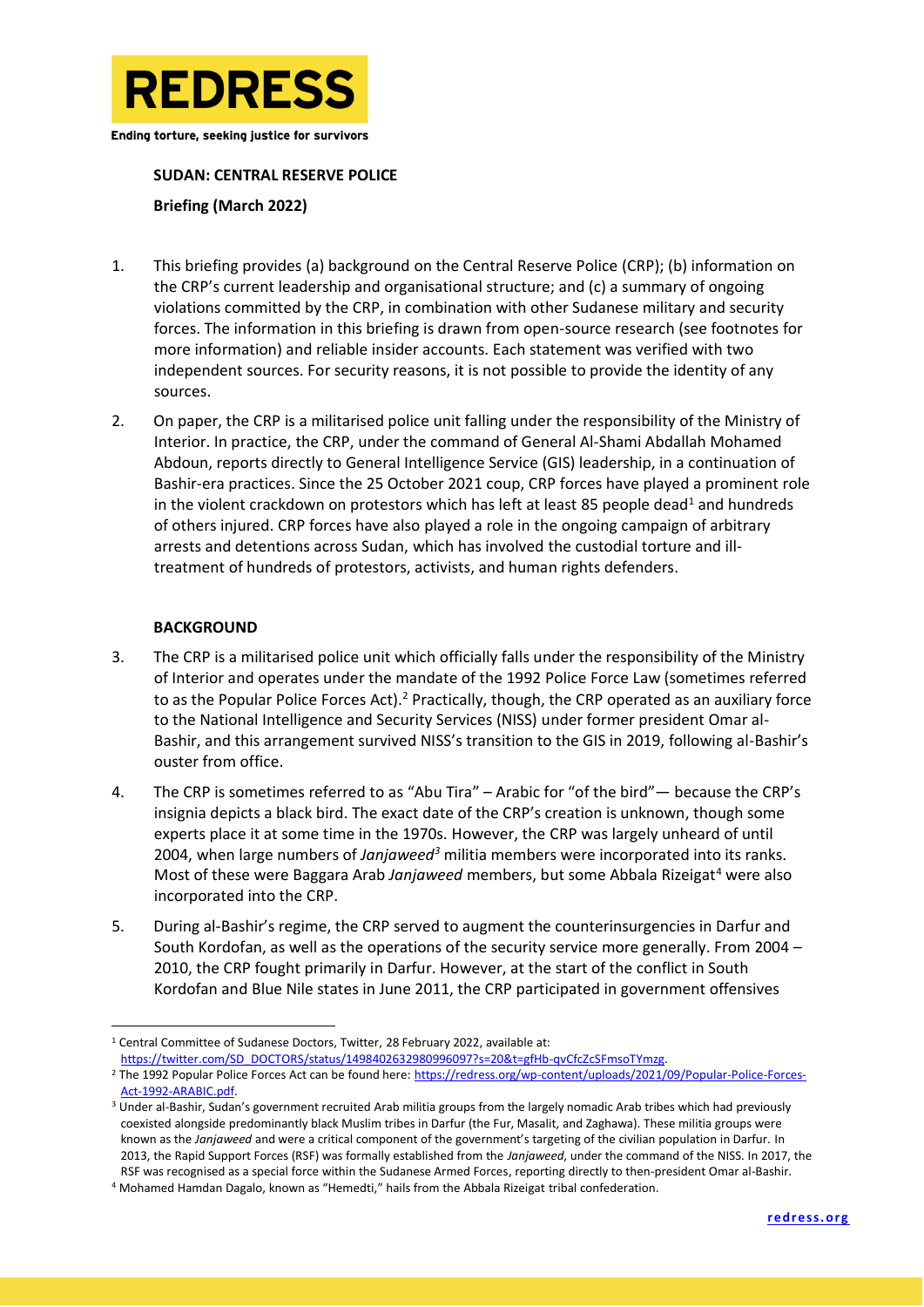against the Sudan People's Liberation Army – North (SPLA-N) in both states. Human rights organisations documented CRP's involvement in serious human rights violations and possible crimes against humanity, including the shelling and bombing of residential neighbourhoods in Kadugli (the capital of South Kordofan), looting and burning of homes and churches, and extrajudicial killing and arbitrary arrests and detentions of scores of civilians.<sup>5</sup>

- 6. Sources with knowledge of the conflict in South Kordofan and Blue Nile say that the CRP did not fare well against the well-armed SPLA-N and subsequently returned to Darfur. Insiders in 2017 estimated that there were about 20,000 CRP members in Darfur, 40,000 in Khartoum, and another 20,000 assigned to the CRP headquarters outside of Khartoum. Current numbers are unknown.
- 7. The most well-known CRP commander is former *Janjaweed* leader Ali Mohamed Ali Abd-Al-Rahman ("Kushayb") from the Ta'aisha tribe of Central Darfur. Kushayb is currently in the custody of the International Criminal Court (ICC); his trial, on 31 charges of war crimes and crimes against humanity in relation to the conflict in Darfur, is scheduled to open on 5 April 2022.<sup>6</sup> Ahmed Haroun, the former governor of South Kordofan who is subject to an ICC arrest warrant for alleged war crimes and crimes against humanity, has also been linked to the CRP.

## **CURRENT ORGANISATIONAL STRUCTURE**

- 8. The current commander of the CRP is General Al-Shami Abdallah Mohamed Abdoun. Abdoun was brought in as the new CRP commander after the 25 October 2021 coup, in either late November or early December 2021. Prior to being made commander of the CRP, Abdoun worked in the Police Headquarters; his precise position is unknown. Relatively little is known about Abdoun. One source reported that he is not known to be an Islamist or particularly close to the Islamists. A second source stated that he "has been part of the police department for several years without standing out too much."
- 9. As indicated above in para. 3, on paper the CRP officially falls under the responsibility of the Ministry of Interior and—one step below the Ministry—the Director-General of Police (see Annex A for a full organisational chart). In reality, the Bashir-era command-and-control practices remain in place. Consequently, the CRP answers directly to the GIS.
- 10. More specifically, Abdoun, as commander of the CRP, appears to be receiving direct orders from and reporting to the deputy head of the GIS, General Husham Hussein. Hussein is understood to be taking the lead on the CRP's operational plans. General Husham Hussein is a known Islamist security elite who came up through the Islamist student movement and was identified early on as a dedicated Islamist. Hussein was Mohamed Atta's office manager when Atta served as the director of NISS.<sup>7</sup> Knowledgeable sources report that General Husham

<sup>5</sup> *See, for e.g.,* Human Rights Watch, "Under Siege," 11 December 2012, available at: [https://www.hrw.org/report/2012/12/11/under-siege/indiscriminate-bombing-and-abuses-sudans-southern-kordofan-and](https://www.hrw.org/report/2012/12/11/under-siege/indiscriminate-bombing-and-abuses-sudans-southern-kordofan-and-blue)[blue.](https://www.hrw.org/report/2012/12/11/under-siege/indiscriminate-bombing-and-abuses-sudans-southern-kordofan-and-blue) *See also* UN Office of the High Commissioner for Human Rights, "Thirteenth periodic report of the United Nations High Commissioner for Human Rights on the situation of human rights in the Sudan: Preliminary report on violations of international human rights and humanitarian law in Southern Kordofan from 5 to 30 June 2011," August 2011, available at: [http://www.ohchr.org/Documents/Countries/13thSouth\\_Kordofan\\_report.doc](http://www.ohchr.org/Documents/Countries/13thSouth_Kordofan_report.doc) (stating that the "violations described in this report, allegedly perpetrated by the [Sudan Armed Forces], [Popular Defence Forces], Central Reserve Police Forces and the Government Police in Southern Kordofan, and SPLA-N, if substantiated, may constitute war crimes and crimes against humanity under the Armed Forces Act (2007) of Sudan, and the Sudan Criminal Act of 1991, amended 2009").

<sup>6</sup> *See* International Criminal Court, Abd-Al-Rahman Case[, https://www.icc-cpi.int/darfur/abd-al-rahman.](https://www.icc-cpi.int/darfur/abd-al-rahman) 

<sup>7</sup> Mohamed Atta served as deputy NISS director from 2004-2009; in 2009, Atta was appointed director of NISS, in which capacity he served until 2018, when he was replaced by former NISS director and close al-Bashir associate Salah Gosh (2004-2009; 2018- 2019). Under Atta's leadership, NISS continued to systematically repress opposition in Sudan, targeting journalists and the media, human rights activists, civil society, humanitarian workers, students, and political opponents. In addition to carrying out arbitrary arrests and participating in brutal crackdowns on protestors, NISS conducted widespread custodial torture, sexual- and gender-based violence, and enforced disappearance.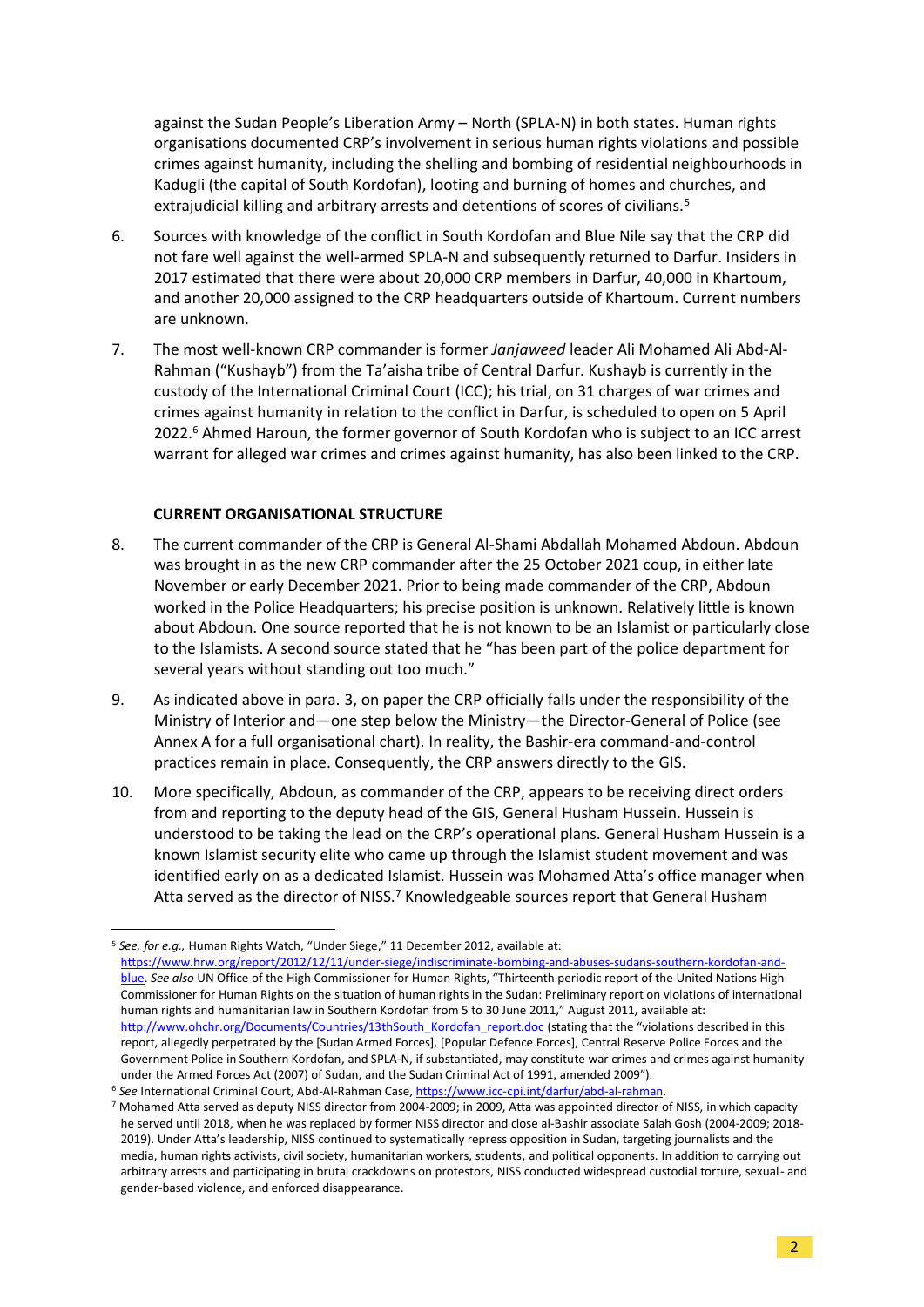Hussein is likely one of the leading individuals when it comes to the operational design of suppressing the post-coup protests across Sudan.

- 11. Hussein's direct operational links to active elements of the now-dissolved National Congress Party are unknown, though are understood to be likely based on other similar figures within Sudan's military and security apparatus.
- 12. The command relationship, if any, between the current police leadership, Ministry of Interior, and the CRP is not yet clear. However, CRP forces have on occasion participated in joint Sudan Armed Forces (SAF) and Rapid Support Forces (RSF) operations, indicating some level of coordination. For example, following the January 2021 El Geneina massacre in which at least 163 people were killed, a joint security force comprised of the CRP, SAF, and RSF arrived in West Darfur; at the time, Sudanese media reported that the joint forces "will take instructions and directives from the army based in West Darfur."<sup>8</sup>

## **INVOLVEMENT IN ONGOING VIOLATIONS**

- 13. CRP forces are, in theory, identifiable by light brown camouflage uniforms with a bird insignia; CRP vehicles are also marked by the same bird insignia. In practice, identifying CRP forces with certainty can be challenging, because the use of uniforms is inconsistent across CRP and other auxiliary and paramilitary forces. For example, during the al-Bashir era, NISS Security Operations Forces<sup>9</sup> were known to have used the CRP uniform, in addition to others. This practice continues to the present day, with various paramilitary and auxiliary forces adopting the uniforms of other forces.
- 14. Nonetheless, human rights organisations have identified CRP forces as playing a critical role in the violent crackdown on protestors since the 25 October 2021 coup. Human Rights Watch noted in a 29 October 2021 dispatch that "[m]ilitary forces, including the country's notorious Rapid Response Forces (RSF), Sudan Armed Forces (SAF), and Central Reserve Police (CRP), a militarized police unit, were deployed throughout Khartoum . . . these forces rapidly resorted to excessive and lethal force against the peaceful protestors."<sup>10</sup> CRP forces were also identified as participating in violent crackdowns on protestors on 30 October 2021 by Sudanese Archive, an independent human rights documentation organisation. <sup>11</sup> Sudanese Archive noted that at least three people were killed and many others injured on 30 October 2021 by joint forces, including the Riot Control Police, CRP, SAF and RSF, who "appeared to be well-coordinated and cooperating."<sup>12</sup>
- 15. On the deadliest single day of protests, 17 November 2021, human rights organisations again confirmed that "security forces in SAF, RSF, CRP, and regular police uniforms" used live ammunition against protestors, killing at least 16 people.<sup>13</sup>

<sup>8</sup> *See* Dabanga, "Joint Sudanese military force begins tasks in El Geneina following massacre," 23 January 2021, available at: [https://www.dabangasudan.org/en/all-news/article/joint-sudanese-military-force-begins-tasks-in-el-geneina-following](https://www.dabangasudan.org/en/all-news/article/joint-sudanese-military-force-begins-tasks-in-el-geneina-following-massacre)[massacre.](https://www.dabangasudan.org/en/all-news/article/joint-sudanese-military-force-begins-tasks-in-el-geneina-following-massacre)

<sup>&</sup>lt;sup>9</sup> Security Operations was a paramilitary force of approximately 14,000 highly trained and ideologically motivated soldiers, originally created under NISS's Operations Directorate and designed to protect al-Bashir's National Congress Party regime from internal security threats.

<sup>&</sup>lt;sup>10</sup> Human Rights Watch, "Sudanese Forces Should Stop Abuses Against Protestors," 29 October 2021, available at: [https://www.hrw.org/news/2021/10/29/sudanese-forces-should-stop-abuses-against-protesters.](https://www.hrw.org/news/2021/10/29/sudanese-forces-should-stop-abuses-against-protesters)

<sup>11</sup> Sudanese Archive, "Shot in the Streets: Violence against Protestors in Sudan on October 30, 2021," available at: [https://sudanesearchive.org/investigations/oct30.](https://sudanesearchive.org/investigations/oct30) 

<sup>12</sup> *Ibid.*

<sup>13</sup> Human Rights Watch, "Sudan: Security Forces Use Lethal Force on Protestors," 23 November 2021, available at: [https://www.hrw.org/news/2021/11/23/sudan-security-forces-use-lethal-force-protesters.](https://www.hrw.org/news/2021/11/23/sudan-security-forces-use-lethal-force-protesters) For discussion of SAF abuses during other mass protests, *see also* Sudanese Archive, "Shot in the streets: Violence against protestors in Sudan on October 30, 2021," 1 December 2021, available at[: https://sudanesearchive.org/investigations/oct30.](https://sudanesearchive.org/investigations/oct30)